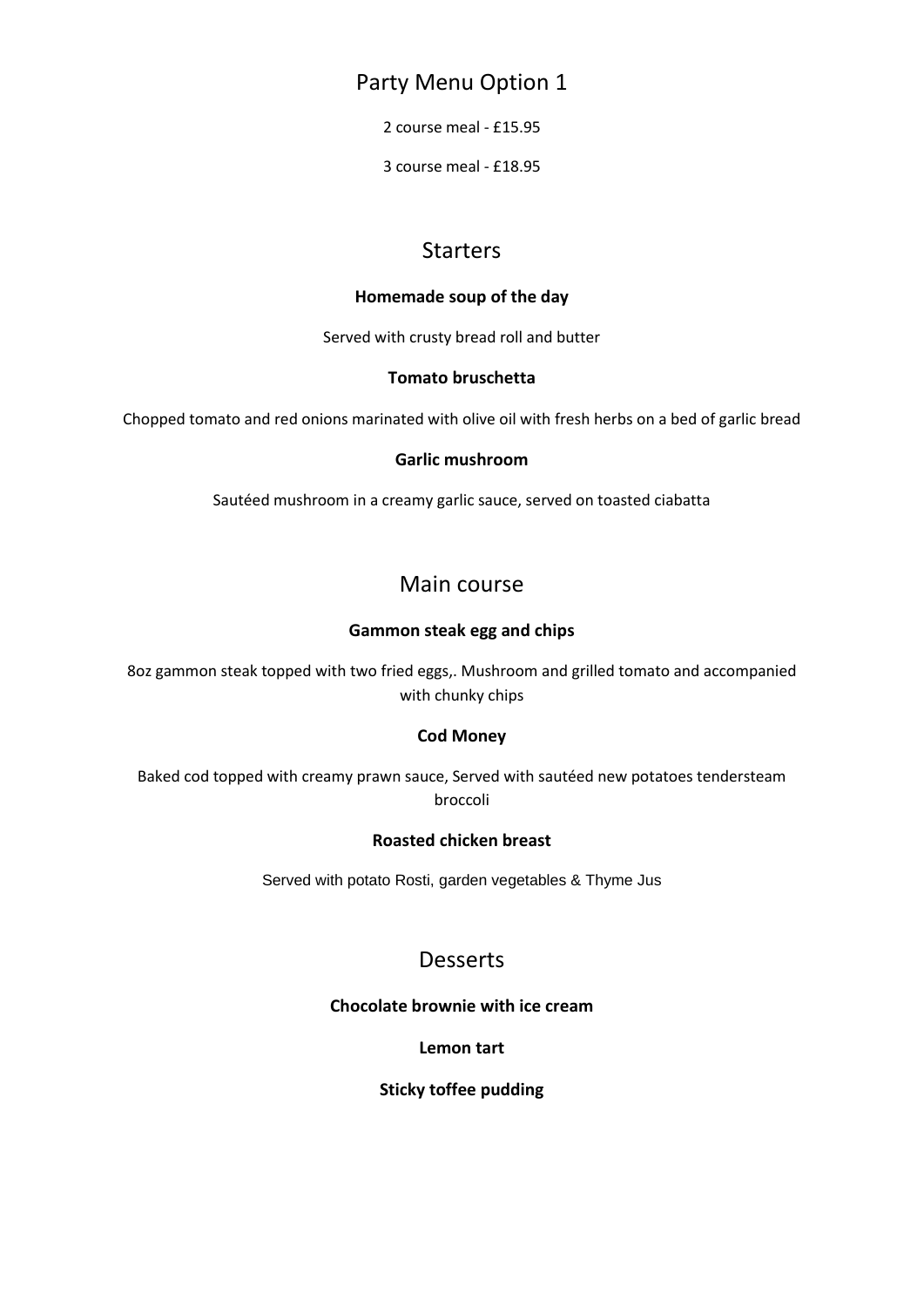# **Party menu option 2**

2 course meal - £18.95

3 course meal - £22.95

# **Starters**

## **Grilled goats cheese**

Mixed green leaves salad, toasted brioche, caramelized onion chutney

## **Salt and pepper chicken Goujons**

Strips of chicken battered and deep fried, seasoned with garlic, crushed chilli salt and pepper seasoning

## **Chicken liver pate**

Mixed green leaves salad, melba toast, tomato chutney

# Main course

## **Pan Seared Sea bass**

Herb crushed new potatoes, greens & lemon dill sauce

## **Tandoori chicken**

Chicken breast marinated overnight with Indian Tandoori spices ,. Pan fried and roasted , served with dressed salad , Chips and coleslaw

## **Rump steak**

Served with flat mushroom, grilled tomato and chunky chips

## **Mediterranean Vegetable tart (v)**

Mixed green leaves salad, coleslaw

# **Desserts**

## **Vanilla Cheesecake**

## **Sticky toffee pudding**

**Chocolate brownie**